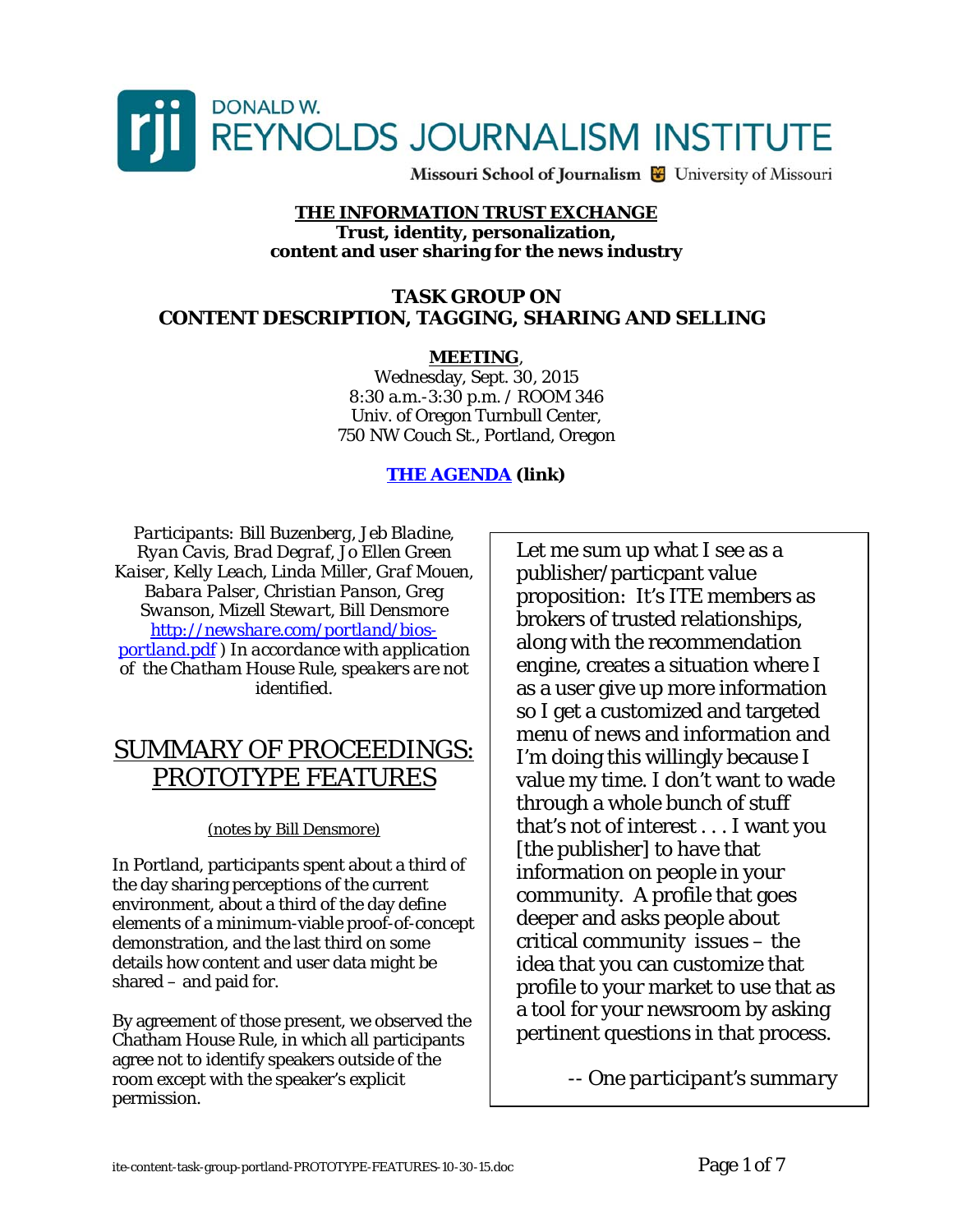Key points made at the opening:

- Get beyond siloed audiences
- $\blacksquare$  Discover quality content
- $Respect$  legacy silos
- $\blacksquare$  How to monetize public-media content
- $\blacksquare$  There is strength in numbers working together
- $\blacksquare$  Trust and loyalty are the bottom line
- **How to hire enough engineers for a seamless experience**
- Need a scalable platform

Participants collaborated well on defining elements of a proof-of-concept or minimum-viable-product (MVP) test of an ITE-compatible news-personalization service. They decided it would source at least 200 curated feeds of topical content, would show the ability to create, using significant and ongoing user input, parameters of a user profile that is controlled by the user. The testing should show the ability for curatorial intervention by editors with services that can be configured across geography and topic.

#### **Consensus on most attributes, but now how to demonstrate payment**

At Portland, some discussion centered on methods to enable direct user payments for content (subscriptions, per-click, royalty pools, etc.) There was no consensus on what should be demonstrated in a pilot. On participant argued direct payments "would not scale" and an alternative would be a shared royalty pool based on usage.

Another participant said this would not work because publishers would not agree on the relative value of their works. A third participant suggested focusing in prototyping not on a specific business model but on the user value proposition. A fourth participant asserted: "You need a pay environment otherwise it is not a test of anything. This is a test of a system of high enough value that people will pay."

The Portland meeting highlighted the need for more work to develop consensus on how any ITE-sanctioned networks would facilitate pricing of content. Prototype efforts will need to demonstrate flexibility to enable a variety of approaches to pricing – subscription, per click, free, priced by the presenter or by the producer.

The Portland meeting highlighted the need for more work to develop consensus on how the ITEsanctioned networks would facilitate pricing of content. Prototype efforts will need to demonstrate flexibility to enable a variety of approaches to pricing – subscription, per click, free, priced by the presenter or by the producer.

There was significant consensus on other attributes. We reviewed 14 potential requirements for a proofof-concept demonstration / pilot. After each statement, the group's consensus reply is in *italics and underlined.*

## POTENTIAL REQUIREMENTS

- 1) User-created and updated profiles of preferences, interests and demographics *Include ability to create sub accounts or sub profiles within a household on one payment account with individual user accounts.*
- *2)* Ability to match dynamically-specified buyer interests with colleagues, family or friends. *Yes*
- 3) Ability to selectively share your interests with colleagues, family or friends. *Not important to the prototype, later in the product.*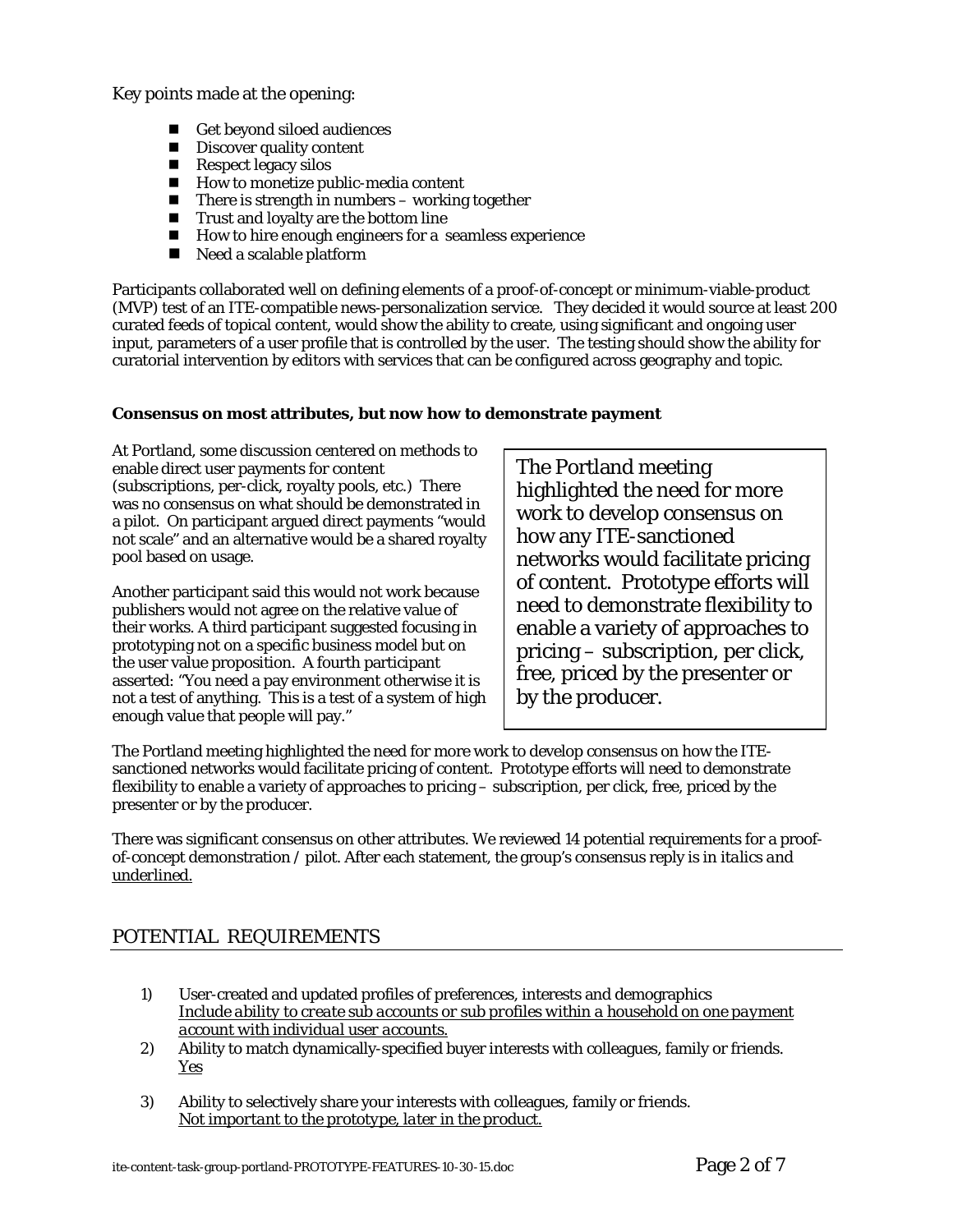- 4) Discovery service focused on quality, trusted content, uniformly tagged/identified. *Critical to include in proof-of-concept.*
- 5) Allows content owners (publishers) to track and control access to their work. *Yes, need to know where it is showing up. Need some control in start, these are the rules. Usage rules for content.*
- *6)* Allows each content owner to price their own content for varied uses. *You need it but you could build it as an analytics engine, don't do anything about pricing yet. I think you need it in prototype. Content owners will make a distinction. Engineer into design but not needed in trial. Wave hands.*
- 7) Allows sale of content on a per-click or subscription basis. *There was not consensus here. See discussion below.*
- 8) Allows user to be rewarded for viewing sponsored content. *Not a function of the ITE -- not mandatory feature*
- 9) Does not pre-empt or interfere with each publisher's own "silo" payment strategy. *A critical given*.
- 10) Allows content access to be variable depending upon user attributes. *Yes*
- 11) Allows publisher to apply their own price to digital content. *Yes*
- 12) Allows publisher to vary price depending up use or user or time. *Yes*
- 13) Allows publisher to allow access based upon variable subscription rights. *Yes*
- 14) Exchange does not play any role in setting pricing or commercial service offerings, just transferring data about them. (i.e., "managing the marketplace.") *Agreed.*

Participants felt the prototyping should seek out sources of unique, original, trustworthy, authentic content that is easily discovered or packaged on the "free" web and which can be filtered based on a user's interest. Adjectives used to describe such content included unique, original, trusthworthy and authentic and user customizable. It should be adaptive to expressed and inferred user interests.

#### DISCUSSION -- OWNERSHIP OF USER DATA

 "Who owns the user"? asked one participant. The observation yielded a critical discussion. Publishers are concerned that technology platform companies are stealing their customers, more than one participant said. Another participant appealed to avoid the word "own" as inaccurate and inappropriate. This participant said what's needed is a deeper more insightful relationship with users, one in which interests are shared and amplified across communities of interest. This participant said publishers who can deliver such an experience won't have to worry about "owning" the users – they will be in a close relationship. This participant called for a service that rewards publishers who "work really hard to engage" with their readers/viewers/listeners.

In discussion, one participant that the user data and privacy-preferences task group (or the authentication/identity task group) think through carefully how a system will work if public users have many choices for their "home base" agent. For example, what if a subscriber from the Winnepeg paper, already registered there, arrives at The Chicago Tribune's web/mobile service to read a story.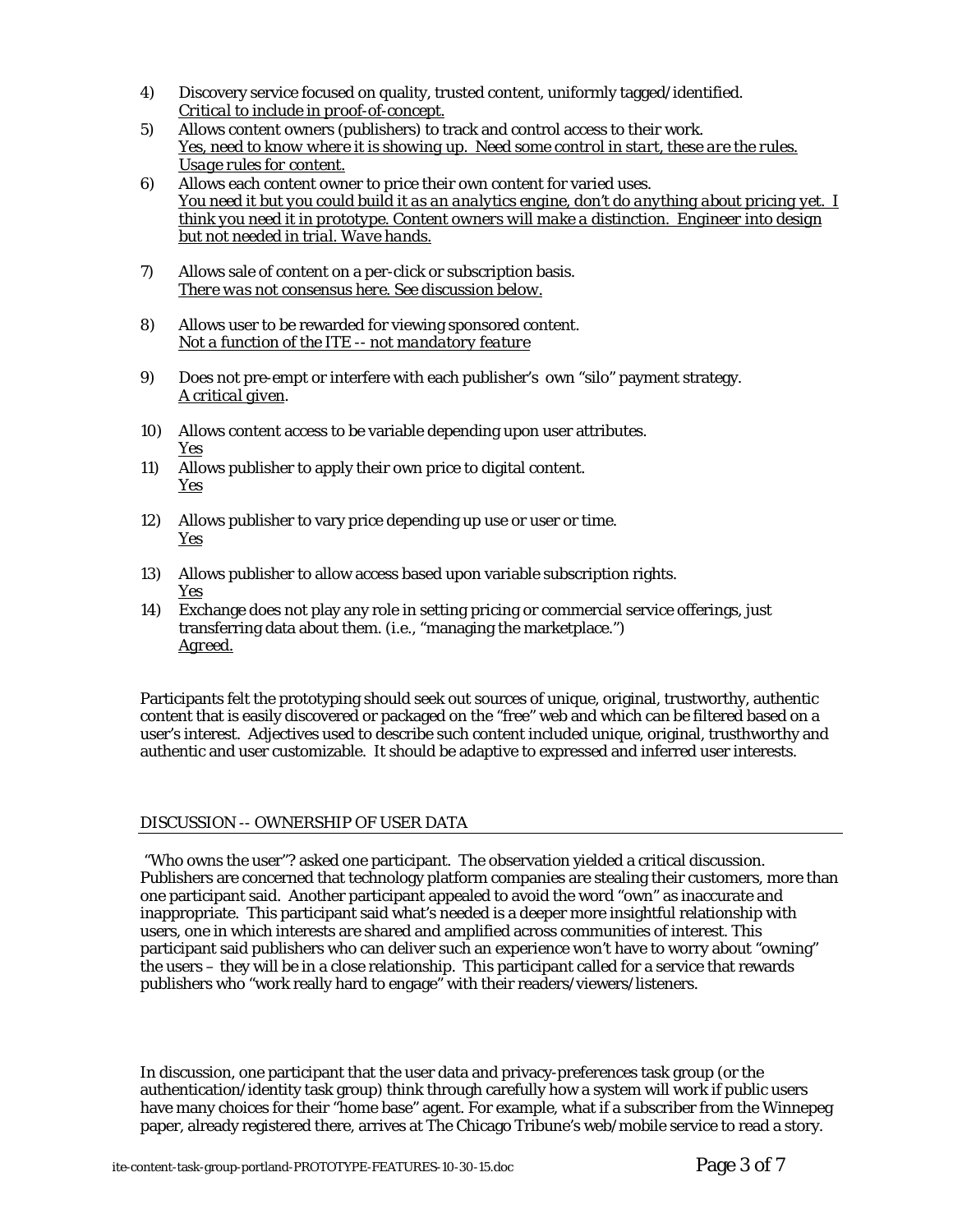If the Chicago Tribune invites them to become a member there, do they lose their primary connection with Winnipeg?

A consensus seemed to emerge that the system would have to allow users to potentially have multiple home bases, perhaps at different prices or for different services – much like there are multiple banks from which to obtain a Visa or Mastercard – with the market and service qualities determining whether a user settles on a single, primary home base or many.

## WRAPPING UP – CONTENT EXCHANGE AND PASSPORT?

Wrapping up, participants discussed what they consider the essence of the Information Trust Exchange project idea. One participant described prototype ideas as both "content exchange and the passport" but wondered how they are connected.

Here is a medley of other wrapping-up thoughts:

#### Said another participant: COMBINING PROFILES AND PERSONALIZATION

*It is the combination of the content, the ability create profiles and the deployment of that profile to deliver a personalized experience. That to me is the combination that makes the creation.* 

#### Said another: A PRETTY SIMPLE MODEL

*My big takeaway is that A) we can personalize really high quality feeds for everyone from everything that is out there. (b) If you do that without ads people will pay for it. I believe that . . . It is content exchange. I've opted in, there is a premium mechanism. It's a pretty simple model, I think.* 

#### Said another: GO TO WHERE THE PUBLIC IS

*I used to think the model for newspapers was lets build a site and figure out ways to get the public to come to us. Let's find out where our public is and go there. That is what this is about. How do we send our content out there? We have content attractive to that constellation of people. To me this is a life and death conversation. For newspapers, this is not an optional wouldn't it be nice to fund. Today we have too small reach, too small penetration, not enough good content. No personalization. I like the conversation we had today although I understand the challenge with building that nationwide consortium.* 

#### Said another: SUSTAINING MULTIPLE VOICES

*This is a question about our democracy. Not that we have a free press but a vocal press representing different communities and debates within. We can't have that conversation if we have this monolithic social media sites with disappearing differences between these different news sites. We keep strong regional voices, around different issues and all of these voices together are what give us democratic discussion. I feel this is way beyond newspapers. Who cares if newspapers die, what we are about is our democracy. What would happen if the gods of Twitter were to tweak their algorithms and suppress a certain type of political thought? We've got to have these institutions in place that take care of that.* 

Said another: A DISTRIBUTION CHANNEL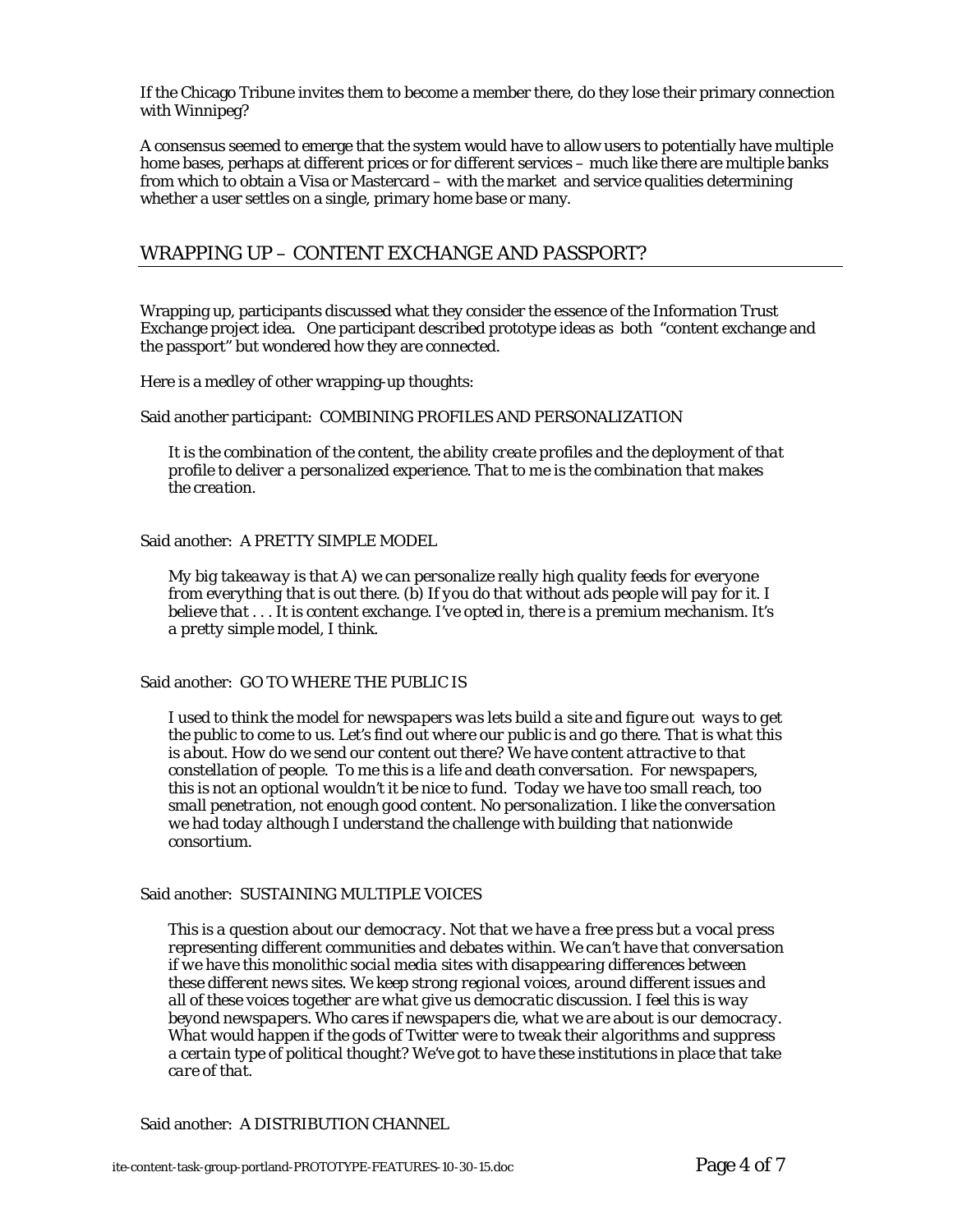*I think this kind of solution is essential to have available to the masses if journalism is going to survive. Newspapers will not survive, but journalism needs to survive and it can. In 10 years will I still fly a plane and still see somebody reading a newspaper. Possibly. But it won't be many. Having something like this in place can actually sustain journalism and what it does because it is a distribution channel that has conduits coming in and out. That's what a newspaper was for a long time. But it is antiquated and broken in a lot of senses. I see hope for journalism, not for newspapers.* 

#### Said another: A BIG DEAL

*Thanks for starting this project. Don't be tentative about it. This is actually a big deal and it can work and do the things that have just been talked around. There are venture capitalists, philanthropists and enge capitals who understand this is the saviour for content that doesn't go to Apple and Facebook. I'm quite excited about your ideas of personalization. I want you to understand this is a big deal. It can scale. Always it starts small and tentatively but the idea here is very compelling.* 

# EXCERPTS OF DISCUSSION

*What follows now are excerpts of the day's discussion in Portland. Each bullet represents the near-verbatim comments of one participant.* 

#### THE CURRENT ENVIRONMENT

- The information commons right now is what's on Facebook and they are monetizing it all. There isn't any money left over for the people who make the stuff.
- We're still as an industry trying to take the models we have known offline for charging and applying them online. No one has come up with a solution that matches how consumers consume content digitally.
- We aren't competing with each other. Our competition is Apple, FB. The only way we can compete with that size, scale and audience is if we move together and strength in numbers.
- Competition is not next town paper or TV it is Google or FB. They have the advantage of scale, the advantage of an enormous investment in tech and engineering. Big opportunity – is could we become a platform, could this become a platform that local publishers could plug into and derive revenue? Because the only other option I see is for 2-3 companies to consolidate the entire newspaper business. But possible outcome would be recognition of the value of a platform and of scale.

#### ELEMENTS OF A NEW ECOSYSTEM

• If we have a platform where the user is separated off from the outlet there is a danger we are going to lose that relationship. I'm very concerned about that. How do we discovery content from them -- and with them?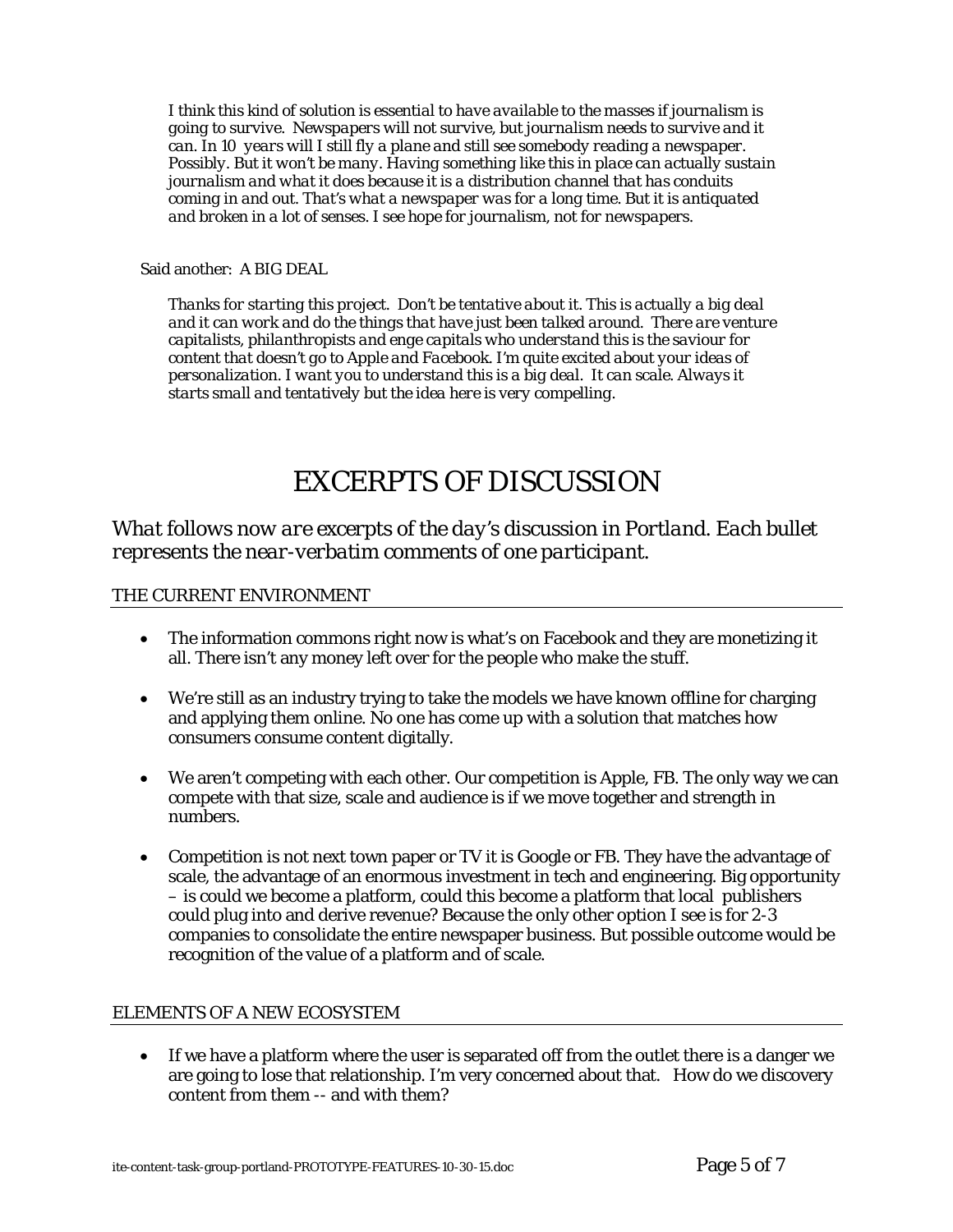- I want to loop back to community. A big part of our content strategy is linking consumer research to content and using that to identify pressing community issues, and use that analysis of the research to identify topics to then put more resources into. Does that create an opportunity when creating a profile to share issues on pressing issues?
- Is there a way to connect the creation in the role of being an agent for a user and develop a profile that enables personalization -- to have an application that comes back to the news team on these are issues that we need to be focused on? The publication is then reflecting the interests of people who connect with that brand.

## THE ITE AS MIDDLE LAYER BETWEEN PRODUCTION AND DISTRIBUTION

- The legacy model is going to evolve. Right now most legacy organizations are still in a very vertically integrated model of producers as well as distributors so the question I have becomes do we separate the two and we have a production layer about the creation and curation of journalism and then you have a distribution layer -- I really see the ITE as being that middle layer between the two that empowers the 5,000 bloggers because the 5,000 bloggers are producers but they don't have the muscle to distribute. So the ITE layer provides access to a wider spectrum of distributors as well as end users who choose to either create a profile with a specific organization or maybe there is a global set of circumstances. We talked about Blendle last night where people are creating a relationship and Blendle owns that relationship and is divvying up the payments. People may come into the ITE from a number of different pathways based on their particular relationships with a local entity or in another way.
- My gut feeling is the presenters are going to be local newspapers who want to keep that audience and wants to keep them, and the providers will be investigative, issued based, life style, spiritual. For the providers the content benefit will be reach.

## FILTERING CONTENT TARGET DEMOGRAPHICS AND CUSTOM HOME PAGE

- $\bullet$  I like the idea of filtering content based on the specific needs of a target demographic  $$ having a source for it. That's one of the real opportunities and I want that to be automated as highly as possible. So I can give my user a dedicated homepage that has a combination of the serendipitous stuff – investigation on newborn screening or lax regulation on medical testing – but I also want to be personalize the home page for each user – everybody -- based on their profile. To me that's the value that this kind of network can provide, a custom home page or landing page for every individual who comes to our site.
- And for the nonlocal folks that benefit of such an approach is reach, access to audiences all over the country, people who haven't even found us. All the publishers want to know is the user knows where it came from and can go there.
- This raises again the question of how the content is presented. We have talked about the idea of ingesting into the CMS. The other is linking off to the other source, which to me is problematic as an ad-supported platform. Is there a scenario to talk about topical or interest category filtering?